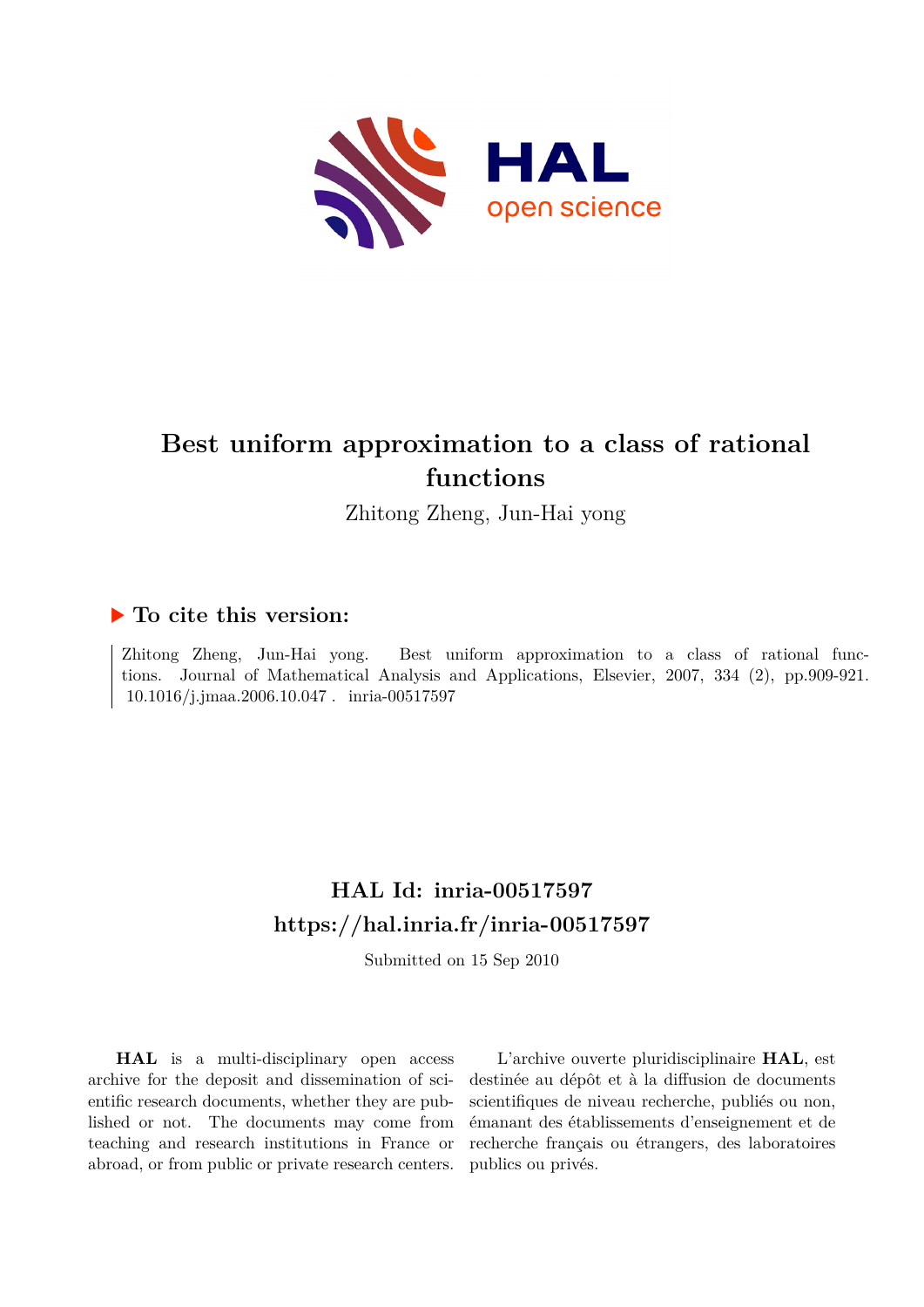## Best uniform approximation to a class of rational functions

Zhitong Zheng\*, Jun-Hai Yong

School of Software, Tsinghua University, Beijing 100084, PR China Received 27 February 2006 Available online 14 February 2007 Submitted by S. Ruschewevh

## **Abstract**

We explicitly determine the best uniform polynomial approximation  $p_{n-1}^*$  to a class of rational functions of the form  $1/(x - c)^2 + K(a, b, c, n)/(x - c)$  on [a, b] represented by their Chebyshev expansion, where a, b, and c are real numbers,  $n-1$  denotes the degree of the best approximating polynomial, and K is a constant determined by a, b, c, and n. Our result is based on the explicit determination of a phase angle  $\eta$  in the representation of the approximation error by a trigonometric function. Moreover, we formulate an ansatz which offers a heuristic strategies to determine the best approximating polynomial to a function represented by its Chebyshev expansion. Combined with the phase angle method, this ansatz can be used to find the best uniform approximation to some more functions. © 2006 Elsevier Inc. All rights reserved.

Keywords: Best approximation; Chebyshev polynomial; Uniform norm

### 1. Introduction

Best approximation by polynomials is an important subject in approximation theory and has a large number of applications. For the numerical computation of a best approximating polynomial, the Remez algorithm [1] can be used. However, to our experiences, the approximations obtained by the Remez algorithm may significantly deviate from the exact best uniformly approximating polynomial due to its bad convergence behavior and the accumulation of floating point errors.

Corresponding author.

E-mail address: zzt04@mails.tsinghua.edu.cn (Z. Zheng).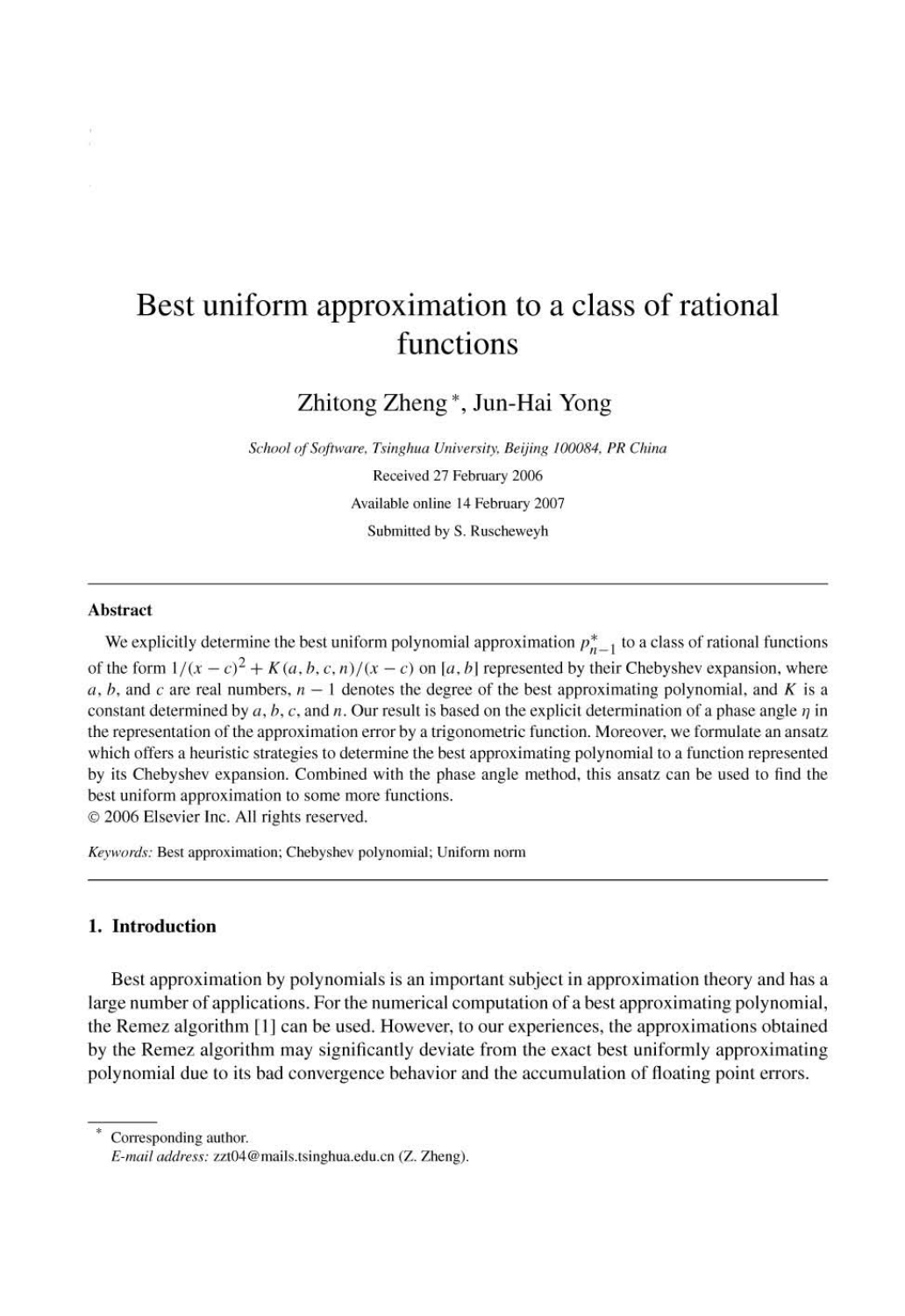We focus on situations that allow an explicit determination of the best approximating algebraic polynomial of degree *n* to a certain class of rational functions with respect to the maximum norm [2]. Despite the fact that Chebyshev's alternation theorem [2] provides a characterization of the best uniformly approximating polynomial, there are only a few classes of functions for which an explicit representation of this polynomial is known.

First, we will introduce the problem of best uniform polynomial approximation [2] and give some definitions.

Let the function f be contained in  $C[a, b]$ , and let  $P_n$  denote the set of polynomials of degree not bigger than  $n$ , with real coefficients. For every nonnegative integer  $n$  there exists a unique polynomial  $p_n^*$  in  $P_n$ , such that

$$
\max_{a \le x \le b} |f(x) - p(x)| > \max_{a \le x \le b} |f(x) - p_n^*(x)| = E_n(f)
$$

for all polynomials  $p \in P_n$  other than  $p_n^*$ . We call  $p_n^*$  the best uniform polynomial approximation of degree *n* to *f* on [*a*, *b*]. We can characterize  $p_n^*$  via the following theorem.

**Chebyshev Alternation Theorem.** [2] *Let*  $f$  *be in*  $C[a, b]$ *. Let the polynomial*  $p$  *be in*  $P_n$ *, and*  $\varepsilon(x) = f(x) - p(x)$ *. Then p is the best uniform approximation*  $p_n^*$  *to f on* [*a,b*] *if and only if there exist at least*  $n + 2$  *points*  $x_1, \ldots, x_{n+2}$  *in* [ $a, b$ ]*,*  $x_i < x_{i+1}$ *, for which*  $|\varepsilon(x_i)| =$  $\max_{a \leq x \leq b} |f(x) - p(x)|$ *, with*  $\varepsilon(x_{i+1}) = -\varepsilon(x_i)$ *.* 

Now, the Chebyshev polynomials are introduced as usual.

**Definition 1.** [3] The Chebyshev polynomial on  $[-1, 1]$  of degree *n* is denoted by  $T_n$  and is defined by  $T_n(x) = \cos(n\theta)$ , where  $x = \cos \theta$ .

**Definition 2.** [3] The Chebyshev polynomial on [*a*, *b*] of order *n* is denoted by  $T_n^*$  and defined by  $T_n^*(x) = \cos(n\theta)$  where  $\cos \theta = \frac{2x - (b+a)}{b-a}$  and  $\theta \in [0, \pi]$ . According Definition 1, we have  $T_n^*(x) = T_n(\frac{2x - (b+a)}{b-a}).$ 

**Definition 3.** [2] The Chebyshev polynomial of the second kind on [−1, 1] of degree *n* is denoted by  $U_n$ , and is defined by  $U_n(x) = \frac{\sin((n+1)\theta)}{\sin \theta}$ , where  $x = \cos \theta$ .

Second, we will introduce those classes of functions for which an explicit representation of the best uniformly approximating polynomial is known. Chebyshev [3] gave the best uniform approximation of  $1/(x - a)$  on  $[-1, 1]$  where  $a > 1$ . After that, a lot of research was done on classes of functions possessing a certain expansion by Chebyshev polynomials. In 1936, Bernstein [4] showed that if  $f(x) = \sum_{k=0}^{\infty} a_k T_k(x)$  with  $a_k \ge 0, x \in [-1, 1]$ , then  $p_n^*(x) = \sum_{k=0}^n a_k T_k(x)$  is the best uniformly approximating polynomial of degree  $n$  for each  $n$ , if and only if the ratio  $q_i = k_{i+1}/k_i$  of the indices of two successive nonvanishing coefficients  $a_{k_i}, a_{k_{i+1}}$  is an odd integer for each *i*. The approximation is merely a truncation of the series representing the function. In 1962, extending results given by Hornecker [5], Rivlin [6] considered the class of functions

$$
f(x) = \sum_{k=0}^{\infty} t^k T_{pk+q}(x) = \frac{T_q(x) - t T_{|q-p|}(x)}{1 + t^2 - 2t T_p(x)},
$$

with two integers  $p > 0$  and  $q \ge 0$  and with  $-1 < t < 1$ . For  $t \ne 0$ , the best uniform polynomial approximations are shown to be truncations of this expansion with a modification of the last term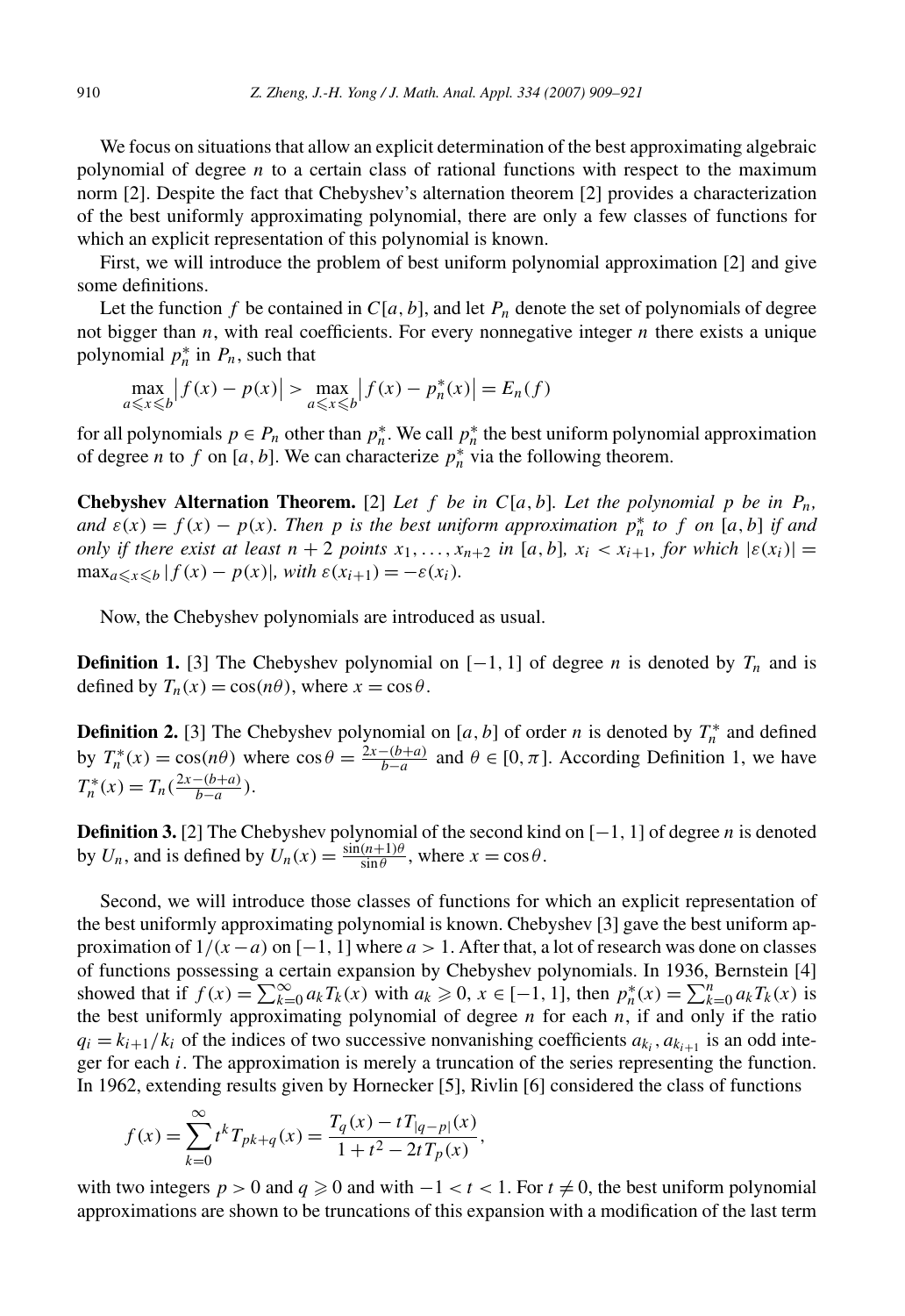in the truncated series. This class contains the result of Jokar and Mehri [7]. In 1979, Ollin [2] determined the best uniform approximation to a class of rational functions of the form

$$
f(x) = \sum_{j=0}^{\infty} t^j U_{pj+q}(x) = \frac{U_q(x) - tU_{q-p}(x)}{1 + t^2 - 2tT_p(x)},
$$

with two integers  $p > 0$  and  $q \ge 0$  and with  $-1 < t < 1$ .

In 1982, Ollin and Gerst [8] studied a larger class of odd rational functions of the form

$$
f(x) = A(x^2)/(xD(x^2))
$$
 or  $f(x) = xB(x^2)/C(x^2)$ ,

where *A*, *B*, *C*, and *D* are arbitrary polynomials.

Third, we will introduce the phase angle method. The method of determining the best uniformly approximating polynomial in the above mentioned cases goes back at least to Bernstein [9]:

Basically, the approximation error  $f(x) - p_n^*(x)$  is represented in the form

$$
f(x) - p_n^*(x) = b_n \cos(n\theta + \eta),
$$
\n(1)

with  $b_n \ge 0$ , where  $\theta$  is defined via  $\cos \theta = X$ , and *X* is the image of *x* under an affine map from [*a,b*] onto [−1*,* 1] preserving the orientation. The phase angle *η* is a continuous function of *x* (or *X*, respectively). If  $n\theta + \eta$  covers a sufficiently large interval, the error function possesses a set of alternation points of length  $n + 2$  ensuring that  $p_n^*$  is the best uniformly approximating polynomial by the Chebyshev alternation theorem [2].

Fourth, we will introduce the new techniques required to obtain our results. In the situation considered here, the representation of the approximation error is different from Eq. (1). Further, the expansion by Chebyshev polynomials which the considered functions possess is also different from the ones presented above. We consider functions of the form  $1/(x - c)^2 + K(a, b, c, n)/$  $(x - c)$  on [*a, b*] with  $c < a$  or  $b < c$ . For such a function *f* , a polynomial  $p_{n-1}^*$  of degree  $n-1$  is constructed by modification of a truncation of the Chebyshev expansion of *f* . This construction is carried out in such a way that a function  $\eta$  exists, which is independent of *n* and fulfills

$$
f(\cos\theta) - p_{n-1}^*(\cos\theta) = b_n \cos(n\theta + \eta).
$$

The Chebyshev expansion of *f* possesses a portion of the type  $\sum_{k=0}^{\infty} k t^k T_k^*(x)$ . Hence, these functions are not contained in the class considered by Rivlin [6], and we need to determine a representation of  $\sum_{k=n}^{\infty} k t^k T_k^*(x)$  as a rational function in  $\cos \theta$  and  $\sin \theta$ . The above new techniques are used in the proof of Theorem 1 (see Section 2). In Section 4, a heuristic principle is formulated that was applied to find the result of Theorem 1 and that may help to construct the uniformly best approximating polynomial for larger classes of functions.

Finally, the paper is organized as follows: After some definitions and a brief history of the explicit determination of the best approximating algebraic polynomial to a rational function with respect to the maximum norm have been given in this section, we state our main theorem and provide a proof for it in Section 2. In Section 3, we present two numerical examples. In Section 4, an ansatz is formulated providing a heuristic strategy to find the best approximating polynomial to a function given by a series of Chebyshev polynomials. Finally, we present plans for future work.

## **2.** Best approximation of  $1/(x - c)^2 + K/(x - c)$  on [*a*, *b*]

For the proof of Theorem 1, some auxiliary lemmas are required. Lemma 1 is the result of Jokar and Mehri's [7]. Although it is contained in Rivlin's result [6], we list it here because our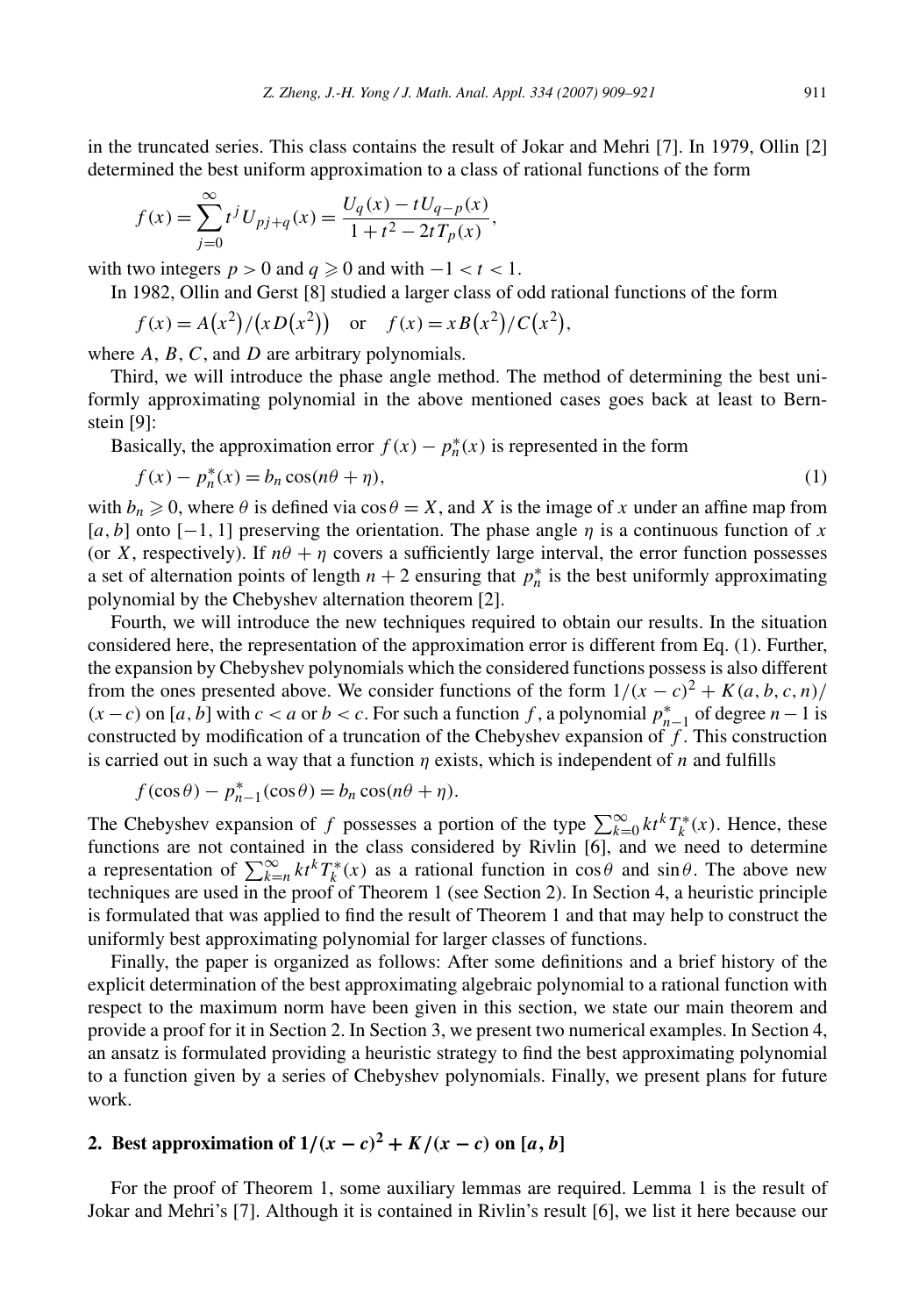research is based on it. In Lemma 2, a representation of the derivative of a Chebyshev polynomial on [−1*,* 1] is presented. This result is transferred to an arbitrary interval [*a,b*] in Lemma 3. Lemma 4 provides an expansion of  $1/(x - c)^2$  in terms of polynomials  $T_j^*(x)$ . Finally, a representation of  $\sum_{j=n}^{\infty} j t^j T_j^*(x)$  by trigonometric functions is given in Lemma 5.

**Lemma 1.** [7] *The best approximation out of*  $P_n$  *to*  $1/(x - c)$ *, on* [a, b]*, where*  $b < c$  *or*  $c < a$ *, and Pn is a function space of polynomials of degree n, is*

$$
p_n^*(x) = \frac{-4t}{(t^2 - 1)(b - a)} + \frac{8t}{(t^2 - 1)(b - a)} \sum_{j=0}^{n-1} t^j T_j^*(x) - \frac{8t^{n+1}}{(t^2 - 1)^2(b - a)} T_n^*(x),
$$

*with*

$$
E_n(f) = \frac{8|t|^{n+2}}{(t^2-1)^2(b-a)},
$$

*where*  $E_n(f)$  *is the maximum norm of the error*  $f - p_n^*$ *, and* 

$$
t = \begin{cases} \frac{2c - (a+b) - 2\sqrt{(c-a)(c-b)}}{b-a} & \text{if } (c > b), \\ \frac{2c - (a+b) + 2\sqrt{(c-a)(c-b)}}{b-a} & \text{if } (c < a). \end{cases}
$$

**Remark 1.** The method of Jokar and Mehri's proof [7] is based on the construction of a phase angle  $\eta$  in the error representation

 $f(\cos \theta) - p_n^*(\cos \theta) = b_n \cos(n\theta + \eta).$ 

Although there are some mistakes in connection with the use of the equation

 $\cos(n\theta + \eta) = \cos \eta \cos n\theta - \sin \eta \sin n\theta$ ,

this lemma is correct.

**Lemma 2.** Let  $T'_n(x)$  be the derivative of  $T_n(x)$ . Then we have

$$
T'_n(x) = \begin{cases} 2n(T_{n-1}(x) + T_{n-3}(x) + \dots + T_0(x)) - n, & n = 2k + 1, \\ 2n(T_{n-1}(x) + T_{n-3}(x) + \dots + T_1(x)), & n = 2k, \end{cases}
$$

 $where x \in [-1, 1]$  *and*  $k = 0, 1, 2, \ldots$ 

**Proof.** From Definition 1, we have  $\cos \theta = x$ , and thus we obtain  $(-\sin \theta)\theta' = 1$  and  $\theta' = \frac{-1}{\sin \theta}$ , where  $\theta'$  denotes the derivative of  $\theta$  with respect to *x*.

Therefore, we obtain  $T'_n(x) = (\cos n\theta)' = -n\theta' \sin n\theta = \frac{n \sin n\theta}{\sin \theta}$  (see [1]). When  $n = 2k$ , we have

$$
2n(T_{n-1}(x) + T_{n-3}(x) + \dots + T_1(x))
$$
  
=  $\frac{n}{\sin \theta} (2 \sin \theta \cos(n-1)\theta + 2 \sin \theta \cos(n-3)\theta + \dots + 2 \sin \theta \cos 3\theta + 2 \sin \theta \cos \theta)$   
=  $\frac{n}{\sin \theta} ((\sin n\theta - \sin(n-2)\theta) + (\sin(n-2)\theta - \sin(n-4)\theta) + \dots$   
+  $(\sin 4\theta - \sin 2\theta) + (\sin 2\theta)$   
=  $\frac{n \sin n\theta}{\sin \theta}$ .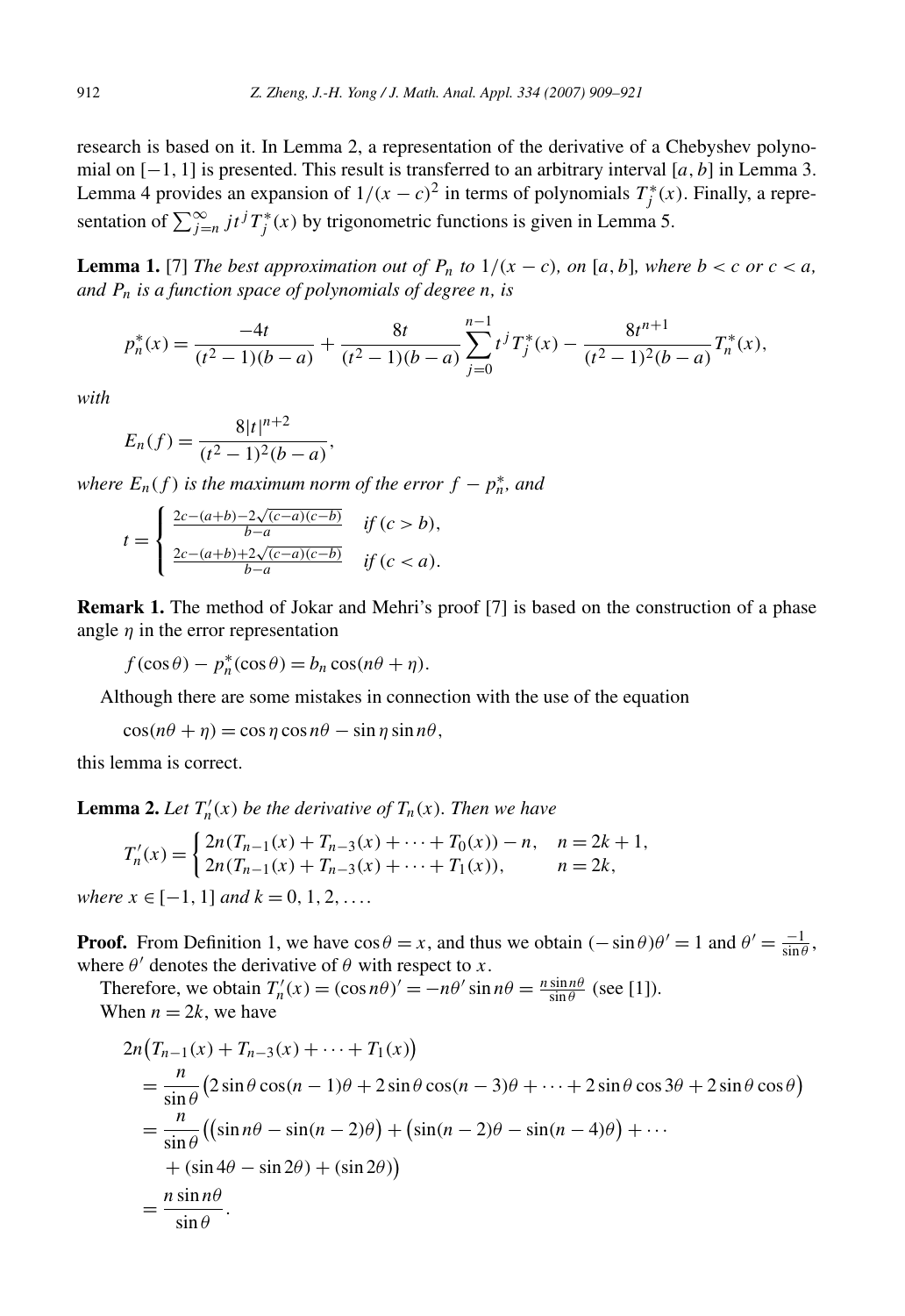When  $n = 2k + 1$ , we have

$$
2n(T_{n-1}(x) + T_{n-3}(x) + \dots + T_0(x)) - n
$$
  
=  $\frac{n}{\sin \theta} ((2 \sin \theta \cos(n-1)\theta + 2 \sin \theta \cos(n-3)\theta + \dots$   
+  $2 \sin \theta \cos 2\theta + 2 \sin \theta) - \sin \theta)$   
=  $\frac{n}{\sin \theta} ((\sin n\theta - \sin(n-2)\theta) + (\sin(n-2)\theta - \sin(n-4)\theta) + \dots$   
+  $(\sin 3\theta - \sin \theta) + 2 \sin \theta) - \sin \theta)$   
=  $\frac{n \sin n\theta}{\sin \theta}$ .

Hence the lemma is proved.  $\square$ 

## **Lemma 3.**

$$
\left(T_n^*(x)\right)' = \begin{cases} \frac{2}{b-a}(2n(T_{n-1}^*(x) + T_{n-3}^*(x) + \dots + T_0^*(x)) - n), & n = 2k + 1, \\ \frac{2}{b-a}(2n(T_{n-1}^*(x) + T_{n-3}^*(x) + \dots + T_1^*(x))), & n = 2k, \end{cases}
$$

where  $(T_n^*(x))'$  is the derivative of  $T_n^*(x)$ ,  $x \in [a, b]$ ,  $a < b$ ,  $a, b \in R$ , and  $k = 0, 1, 2, ...$ 

Proof. From Definition 2, we have

$$
T_n^*(x) = T_n\left(\frac{2x - (b+a)}{b-a}\right), \text{ and}
$$

$$
(T_n^*(x))' = \left(T_n\left(\frac{2x - (b+a)}{b-a}\right)\right)' = \frac{2}{b-a}T_n'\left(\frac{2x - (b+a)}{b-a}\right).
$$

Hence, from Lemma 2, this lemma is proved.  $\Box$ 

## **Lemma 4.**

$$
\frac{1}{(x-c)^2} = \frac{32t^2}{(b-a)^2(1-t^2)^2} \sum_{j=0}^{\infty} j t^j T_j^*(x) + \frac{32t^4 + 32t^2}{(b-a)^2(1-t^2)^3} \sum_{j=0}^{\infty} t^j T_j^*(x) - \frac{16t^4 + 16t^2}{(b-a)^2(1-t^2)^3},
$$

*where*  $x \in [a, b]$ *,*  $a < b$ *,*  $a, b \in R$ *,*  $b < c$  *or*  $c < a$ *, and* 

$$
t = \begin{cases} \frac{2c - (a+b) - 2\sqrt{(c-a)(c-b)}}{b-a} & \text{if } (c > b), \\ \frac{2c - (a+b) + 2\sqrt{(c-a)(c-b)}}{b-a} & \text{if } (c < a). \end{cases}
$$

**Proof.** Due to

$$
\frac{1}{x-c} = -\frac{4t}{(t^2-1)(b-a)} + \frac{8t}{(t^2-1)(b-a)} \sum_{j=0}^{\infty} t^j T_j^*(x) \quad \text{(see [7]),} \tag{2}
$$

we have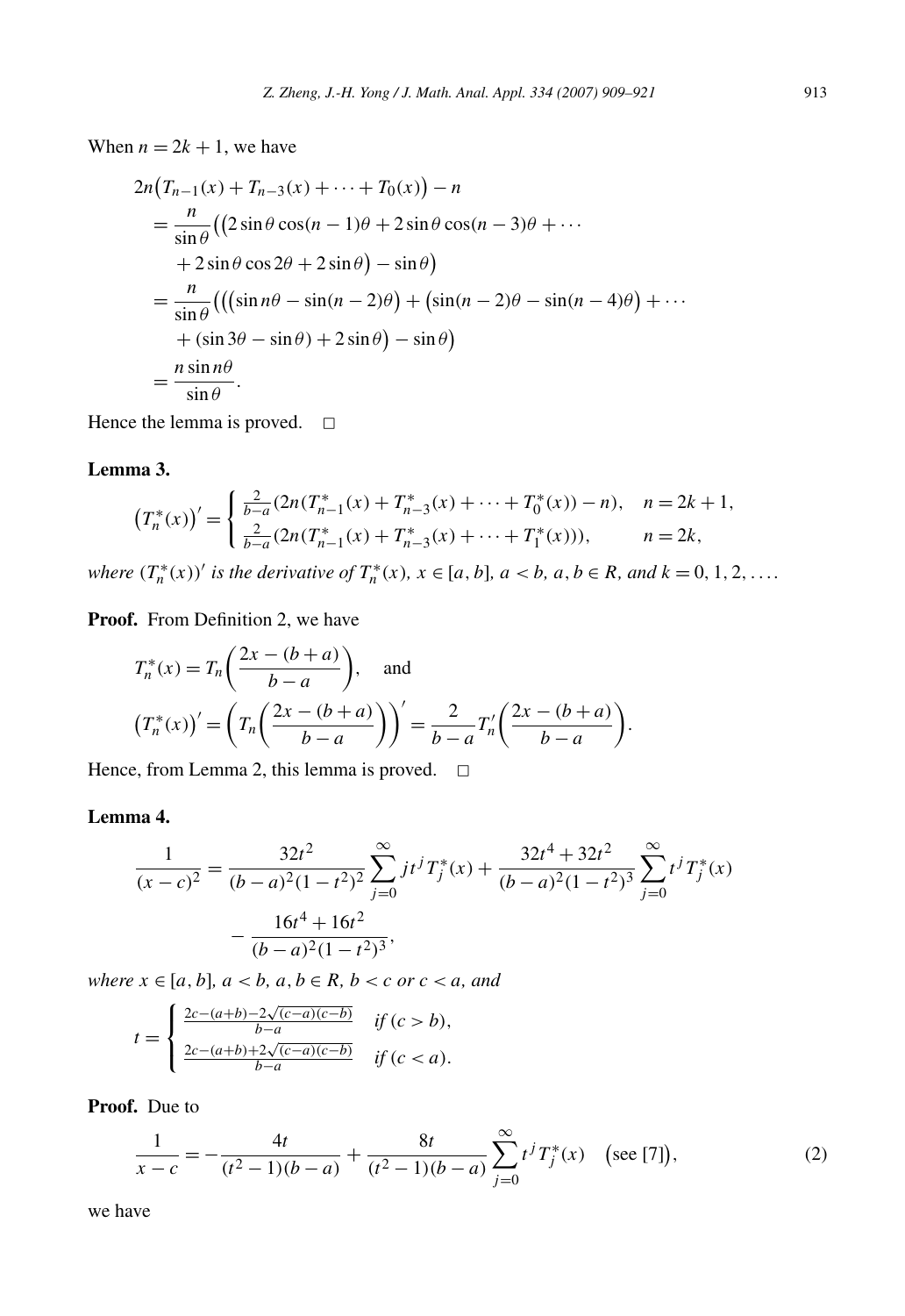$$
\left(\frac{1}{x-c}\right)' = \left(\frac{8t}{(b-a)(t^2-1)}\sum_{j=0}^{\infty} t^j T_j^*(x) + \frac{-4t}{(b-a)(t^2-1)}\right)'
$$

$$
= \frac{8t}{(b-a)(t^2-1)}\sum_{j=0}^{\infty} t^j (T_j^*(x))'.
$$

From Lemma 3, we obtain

$$
\left(\frac{1}{x-c}\right)' = \frac{16t}{(b-a)^2(t^2-1)} \left(\sum_{j=0}^{\infty} \left(2T_j^*(x)\sum_{k=0}^{\infty} (j+1+2k)t^{j+1+2k}\right) - \sum_{i=0}^{\infty} t^{2i+1}(2i+1)\right).
$$

With

$$
s = \sum_{k=0}^{\infty} (j + 1 + 2k)t^{j+1+2k} = (j + 1)t^{j+1} + (j + 3)t^{j+3} + \cdots,
$$

one obtains

$$
t^2s = (j+1)t^{j+3} + (j+3)t^{j+5} + \cdots
$$

From the definition of *t*, we obtain  $|t|$  < 1. Hence, we have

$$
(1 - t2)s = (j + 1)tj+1 + \frac{2tj+3}{1 - t2}.
$$

Therefore, we obtain

$$
\frac{-1}{(x-c)^2} = \frac{16t}{(b-a)^2(t^2-1)} \left( \sum_{j=0}^{\infty} \left( 2T_j^*(x) \left( \frac{(j+1)t^{j+1}}{1-t^2} + \frac{2t^{j+3}}{(1-t^2)^2} \right) \right) - \left( \frac{t}{1-t^2} + \frac{2t^3}{(1-t^2)^2} \right) \right).
$$

Hence this lemma is proved.  $\square$ 

**Lemma 5.**

$$
\sum_{j=n}^{\infty} j t^j T_j^*(x) = \frac{n t^n (\cos n\theta - t \cos(n-1)\theta)}{1 + t^2 - 2t \cos \theta} + \frac{t^{n+1} (\cos(n+1)\theta - 2t \cos n\theta + t^2 \cos(n-1)\theta)}{(1 + t^2 - 2t \cos \theta)^2},
$$

*where x* ∈ *[a, b], a* < *b, a, b* ∈ *R,* cos  $\theta = \frac{2x - (b+a)}{b-a}$ ,  $\theta \in [0, \pi]$ *, and* 

$$
t = \begin{cases} \frac{2c - (a+b) - 2\sqrt{(c-a)(c-b)}}{b-a} & \text{if } (c > b), \\ \frac{2c - (a+b) + 2\sqrt{(c-a)(c-b)}}{b-a} & \text{if } (c < a). \end{cases}
$$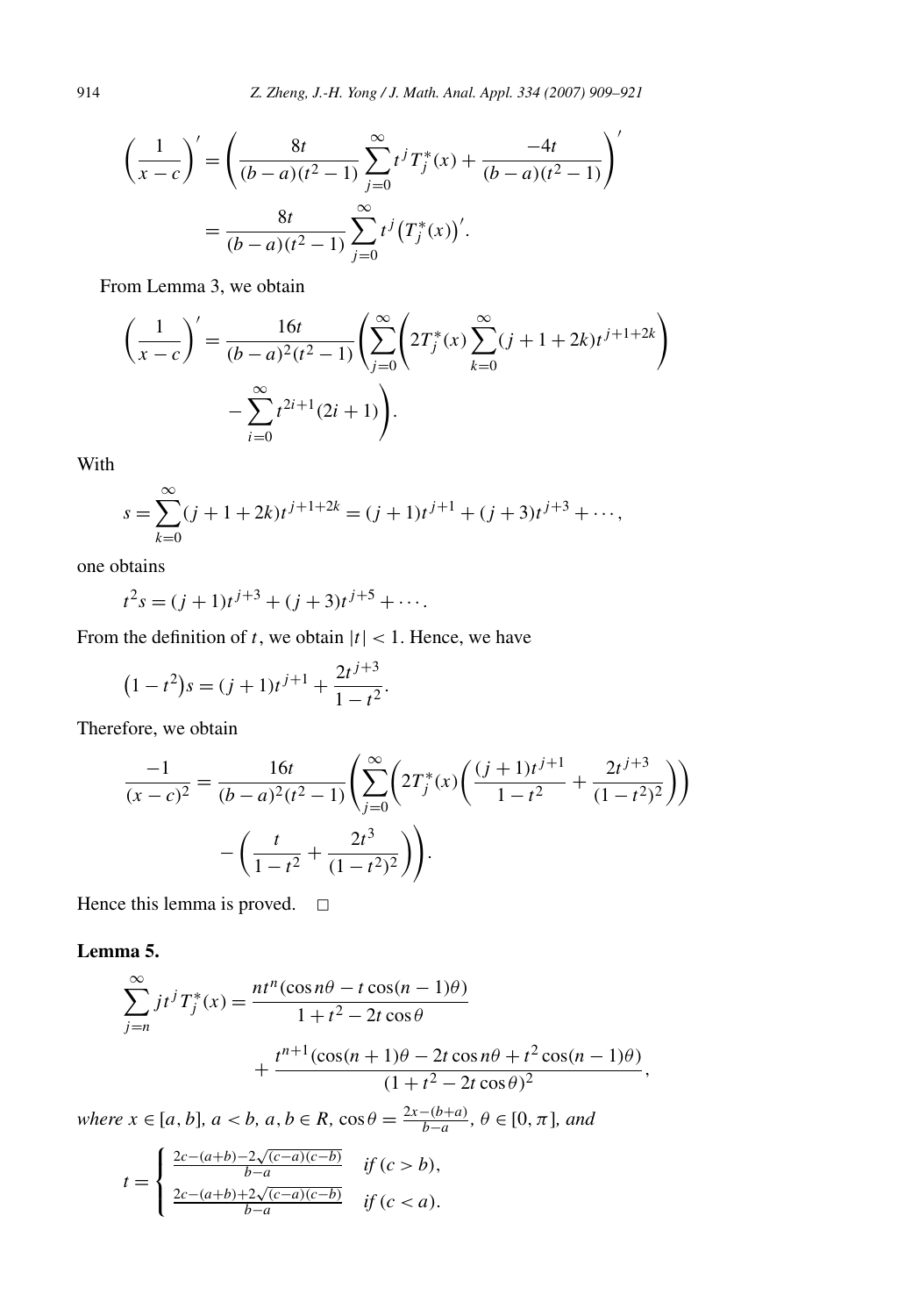**Proof.** We expand the left-hand side of the equation to be proved as follows:

$$
\sum_{j=n}^{\infty} j t^j T_j^*(x) = \sum_{j=n}^{\infty} n t^j T_j^*(x) + \sum_{j=n+1}^{\infty} t^j T_j^*(x) + \sum_{j=n+2}^{\infty} t^j T_j^*(x) + \cdots
$$

Since

$$
\sum_{j=n}^{\infty} t^j T_j^*(x) = t^n \frac{\cos n\theta (1 - t\cos \theta) - t\sin n\theta \sin \theta}{1 + t^2 - 2t\cos \theta} \quad \text{(see [7]),}
$$
\n(3)

we have

$$
\sum_{j=n}^{\infty} t^j T_j^*(x) = t^n \frac{\cos n\theta - t \cos(n-1)\theta}{1 + t^2 - 2t \cos \theta},
$$

and thus we obtain

$$
\sum_{j=n}^{\infty} j t^j T_j(x) = n t^n \frac{\cos n\theta - t \cos(n-1)\theta}{1 + t^2 - 2t \cos \theta} + \sum_{j=n+1}^{\infty} t^j \frac{\cos j\theta - t \cos(j-1)\theta}{1 + t^2 - 2t \cos \theta}
$$
  
= 
$$
n t^n \frac{\cos n\theta - t \cos(n-1)\theta}{1 + t^2 - 2t \cos \theta} + \frac{\sum_{j=n+1}^{\infty} t^j \cos j\theta}{1 + t^2 - 2t \cos \theta} - \frac{t^2 \sum_{j=n}^{\infty} t^j \cos j\theta}{1 + t^2 - 2t \cos \theta}
$$
  
= 
$$
\frac{n t^n (\cos n\theta - t \cos(n-1)\theta)}{1 + t^2 - 2t \cos \theta}
$$
  
+ 
$$
\frac{t^{n+1} (\cos(n+1)\theta - 2t \cos n\theta + t^2 \cos(n-1)\theta)}{(1 + t^2 - 2t \cos \theta)^2}.
$$

Hence this lemma is proved.  $\square$ 

**Theorem 1.** *The best approximation out of*  $P_{n-1}$  *to*  $f(x)$ *, on* [ $a$ *,*  $b$ ]*, where*  $b < c$  *or*  $c < a$ *, and* 

$$
f(x) = \frac{1}{(x-c)^2} - \frac{4t(nt^2 - 3t^2 - n - 1)}{(b-a)(1-t^2)^2(x-c)}
$$

*is*

$$
p_{n-1}^{*}(x) = \frac{4}{(b-a)^2} \left( \frac{8t^2}{(1-t^2)^2} \sum_{j=0}^{n-1} j t^j T_j^{*}(x) + \frac{8t^2 (nt^2 - 2t^2 - n)}{(1-t^2)^3} \sum_{j=0}^{n-1} t^j T_j^{*}(x) - \frac{4t^4 + 4t^2}{(1-t^2)^3} - \frac{4t^2 (nt^2 - 3t^2 - n - 1)}{(1-t^2)^3} - \frac{8t^{n+5}}{(1-t^2)^4} T_{n-1}^{*}(x) \right),
$$
\n(4)

*with*

$$
E_{n-1}(f) = \frac{32|t|^{n+3}}{(b-a)^2(1-t^2)^4},
$$

*where*  $E_{n-1}(f)$  *is the maximum norm of the error*  $f - p_{n-1}^*$ *, and* 

$$
t = \begin{cases} \frac{2c - (a+b) - 2\sqrt{(c-a)(c-b)}}{b-a} & \text{if } (c > b), \\ \frac{2c - (a+b) + 2\sqrt{(c-a)(c-b)}}{b-a} & \text{if } (c < a). \end{cases}
$$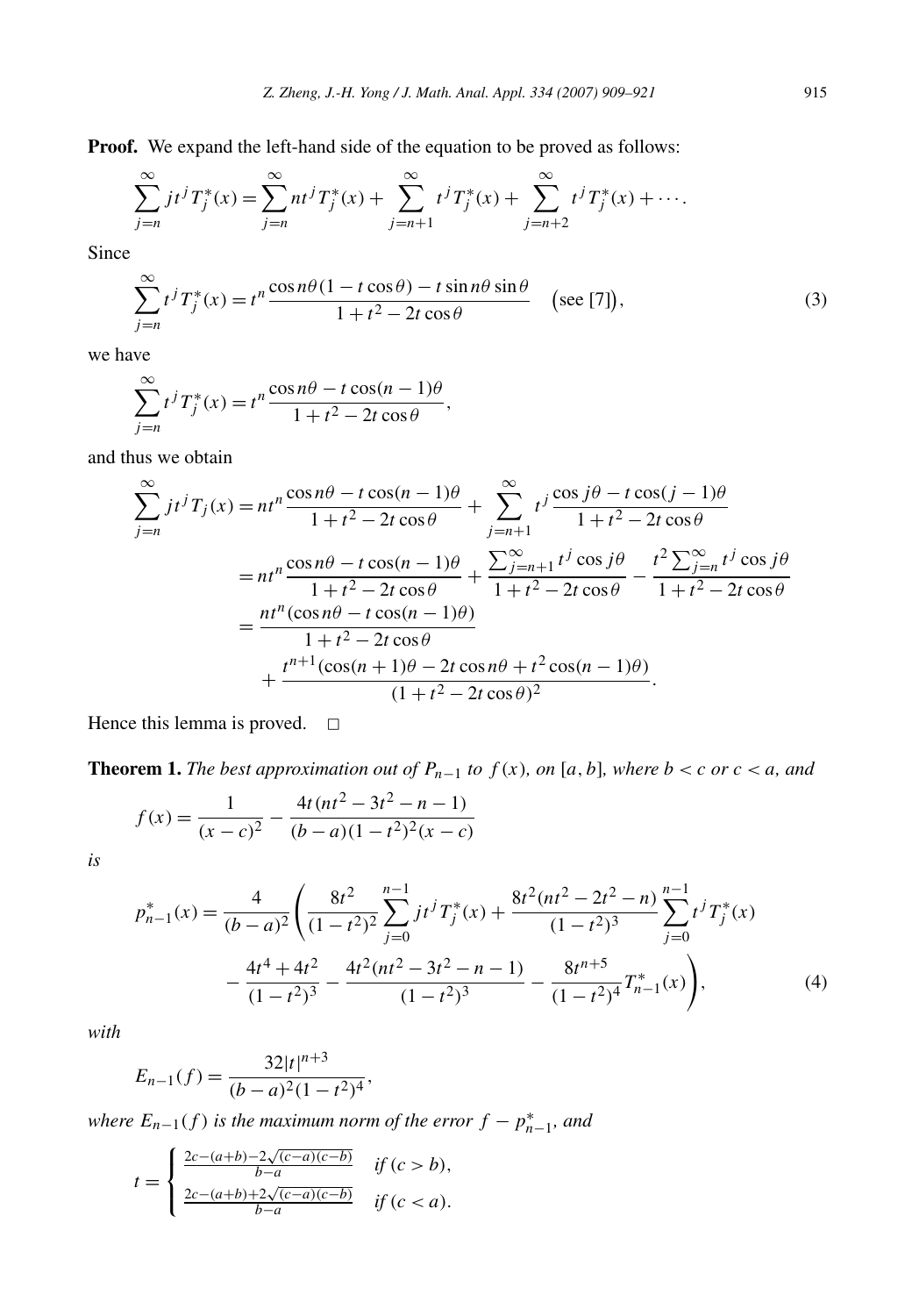**Proof.** Since the proof of the case  $c < a$  is similar to that of the case  $c > b$ , it suffices to prove the theorem in the case  $c > b$ . We only need to prove that

$$
e_{n-1}(x) = f(x) - p_{n-1}^*(x)
$$

has at least  $n + 1$  alternating points in [ $a, b$ ]. From Lemma 4 and Eq. (2), we have

$$
e_{n-1}(x) = \frac{32t^2}{(b-a)^2(1-t^2)^2} \sum_{j=n}^{\infty} j t^j T_j^*(x) + \frac{32t^4 + 32t^2}{(b-a)^2(1-t^2)^3} \sum_{j=n}^{\infty} t^j T_j^*(x)
$$

$$
- \frac{8t(nt^2 - 3t^2 - n - 1)}{(b-a)^2(1-t^2)^2} \left(\frac{4t}{t^2 - 1} \sum_{j=n}^{\infty} t^j T_j^*(x)\right) + \frac{32t^{n+5}}{(b-a)^2(1-t^2)^4} T_{n-1}^*(x).
$$

From Definition 2, Lemma 5, and Eq. (3), we obtain

$$
e_{n-1}(x) = \frac{32t^2}{(b-a)^2(1-t^2)^2} \left( \frac{nt^n(\cos n\theta - t\cos(n-1)\theta)}{1+t^2 - 2t\cos\theta} + \frac{t^{n+1}(\cos(n+1)\theta - 2t\cos n\theta + t^2\cos(n-1)\theta)}{(1+t^2 - 2t\cos\theta)^2} \right)
$$
  
+ 
$$
\frac{32t^4 + 32t^2}{(b-a)^2(1-t^2)^3} \frac{t^n(\cos n\theta - t\cos(n-1)\theta)}{1+t^2 - 2t\cos\theta} - \frac{8t(nt^2 - 3t^2 - n - 1)}{(b-a)^2(1-t^2)^2} \left( \frac{4t}{t^2 - 1} \frac{t^n(\cos n\theta - t\cos(n-1)\theta)}{1+t^2 - 2t\cos\theta} \right)
$$
  
+ 
$$
\frac{32t^{n+5}}{(b-a)^2(1-t^2)^4} \cos(n-1)\theta.
$$

With

$$
X = \frac{2x - (b + a)}{b - a},
$$

we obtain  $|X| \le 1$ ,  $\cos \theta = X$ , and  $\sin \theta = \sqrt{1 - X^2}$ . Thus, we have

$$
e_{n-1}(x) = \frac{32t^{n+2}}{(b-a)^2(1-t^2)^3} \left( \frac{n(1-t^2)(\cos n\theta - tX\cos n\theta - t\sqrt{1-X^2}\sin n\theta)}{1+t^2-2tX} + \frac{t(1-t^2)(X\cos n\theta - \sqrt{1-X^2}\sin n\theta - 2t\cos n\theta + t^2X\cos n\theta + t^2\sqrt{1-X^2}\sin n\theta)}{(1+t^2-2tX)^2} + \frac{(nt^2-2t^2-n)(\cos n\theta - tX\cos n\theta - t\sqrt{1-X^2}\sin n\theta)}{1+t^2-2tX} + \frac{t^3}{1-t^2}(X\cos n\theta + \sqrt{1-X^2}\sin n\theta)\n= \frac{32t^{n+3}}{(b-a)^2(1-t^2)^4} \left( \frac{-3t^4X + 6t^2X - 4t + X + 4t^3 - 8t^3X^2 + 4t^4X^3}{(1+t^2-2tX)^2}\cos n\theta - \frac{(1-6t^2+8t^3X-4t^4X^2+t^4)\sqrt{1-X^2}}{(1+t^2-2tX)^2}\sin n\theta \right).
$$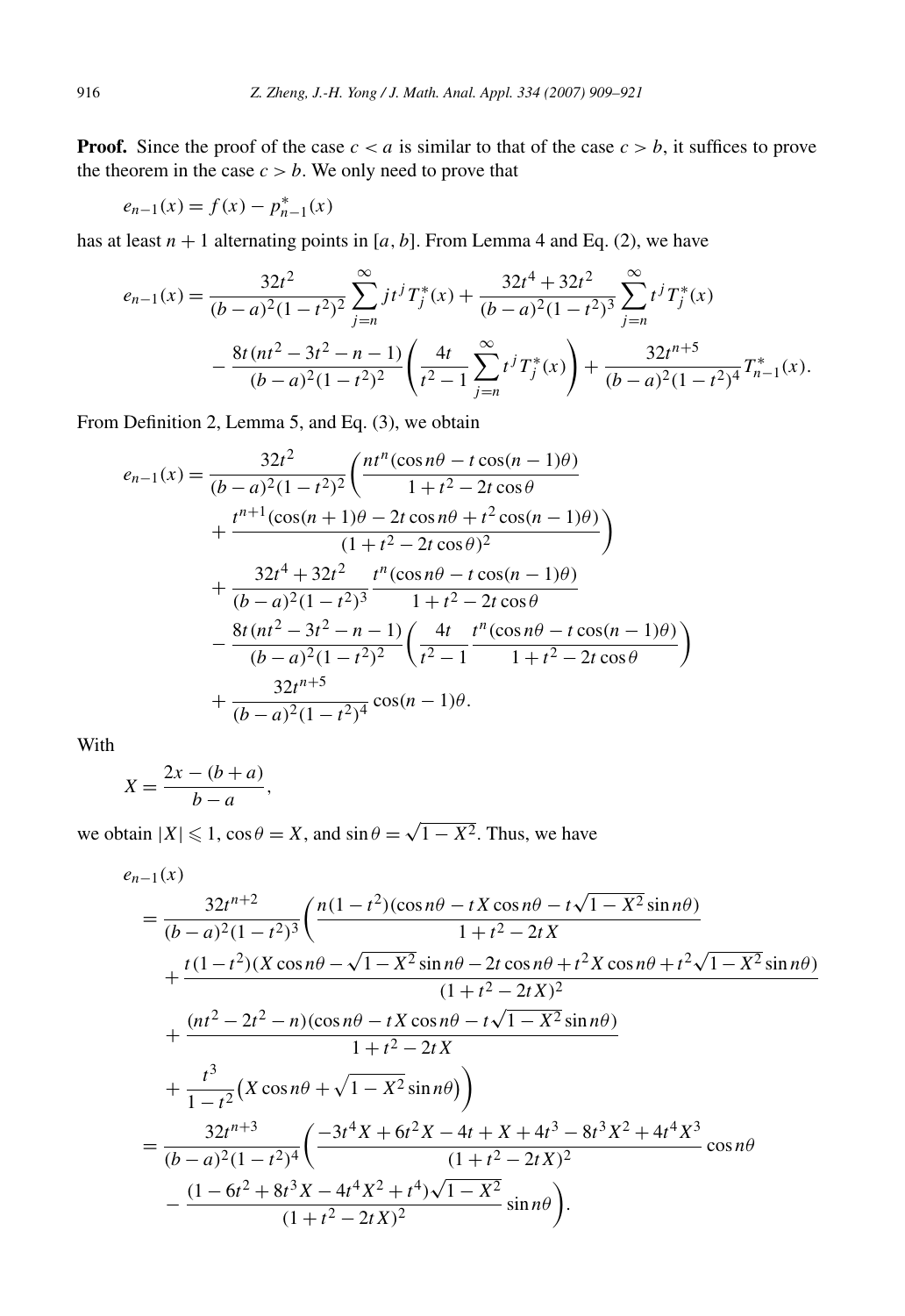Let

$$
g_1(X) = \frac{-3t^4X + 6t^2X - 4t + X + 4t^3 - 8t^3X^2 + 4t^4X^3}{(1 + t^2 - 2tX)^2}
$$
 and  

$$
g_2(X) = \frac{(1 - 6t^2 + 8t^3X - 4t^4X^2 + t^4)\sqrt{1 - X^2}}{(1 + t^2 - 2tX)^2}.
$$

Then we have  $(g_1(X))^2 + (g_2(X))^2 = 1$ ,  $g_1(-1) = -1$ ,  $g_2(-1) = 0$ ,  $g_1(1) = 1$ , and  $g_2(1) = 0$ . So we can find an angle *η* in the interval [0,  $2\pi$ ) which satisfies  $\cos \eta = g_1(X)$  and  $\sin \eta = g_2(X)$ . Therefore, we have

$$
e_{n-1}(x) = \frac{32t^{n+3}}{(b-a)^2(1-t^2)^4} (\cos \eta \cos n\theta - \sin \eta \sin n\theta)
$$
  
= 
$$
\frac{32t^{n+3}}{(b-a)^2(1-t^2)^4} \cos(n\theta + \eta).
$$

Writing  $h(X) = n\theta + \eta$ , we obtain a continuous function *h* on  $[-1, 1]$  with  $h(-1) = (n+1)\pi$ and  $h(1) = 0$ .

Now, if *x* varies from *a* to *b* continuously, then *X* varies from −1 to 1 continuously, *θ* varies from *π* to 0 continuously, and *η* varies from *π* to 0 continuously. Hence, when *x* varies from *a* to *b*, *h* varies from  $(n + 1)\pi$  to 0, and consequently,  $\cos(n\theta + \eta)$  possesses at least  $n + 2$  extremal points, where it assumes alternately the values  $\pm 1$ .

We only need  $n + 1$  alternating points. Hence this theorem is proved.  $\Box$ 

#### **3. Examples**

Figure 1 shows an example of the best approximation of  $f_1(x)$  of degree 4 on the interval [1, 9], where  $a = 1$ ,  $b = 9$ ,  $c = 10$ ,  $n = 5$ , and

$$
f_1(x) = \frac{22x - 211}{9(x - 10)^2}.
$$

From Theorem 1, we obtain

$$
t = \frac{2 \cdot 10 - (1+9) - 2 \cdot \sqrt{(10-1) \cdot (10-9)}}{9-1} = \frac{1}{2},
$$

and

$$
f_1(x) = \frac{1}{(x-10)^2} - \frac{4 \cdot (\frac{1}{2}) \cdot (5 \cdot (\frac{1}{2})^2 - 3 \cdot (\frac{1}{2})^2 - 5 - 1)}{(9-1) \cdot (1 - (\frac{1}{2})^2)^2 \cdot (x-10)}.
$$

Figure 2 shows an example of the best approximation of  $f_2(x)$  of degree 3 on the interval [−2*,* 3], where *a* = −2, *b* = 3, *c* = −6, *n* = 4, and

$$
f_2(x) = \frac{-150 - 31x}{36(x+6)^2}.
$$

From Theorem 1, we obtain

$$
t = \frac{2 \cdot (-6) - (-2 + 3) + 2 \cdot \sqrt{((-6) - (-2)) \cdot ((-6) - 3)}}{3 - (-2)} = \frac{-1}{5},
$$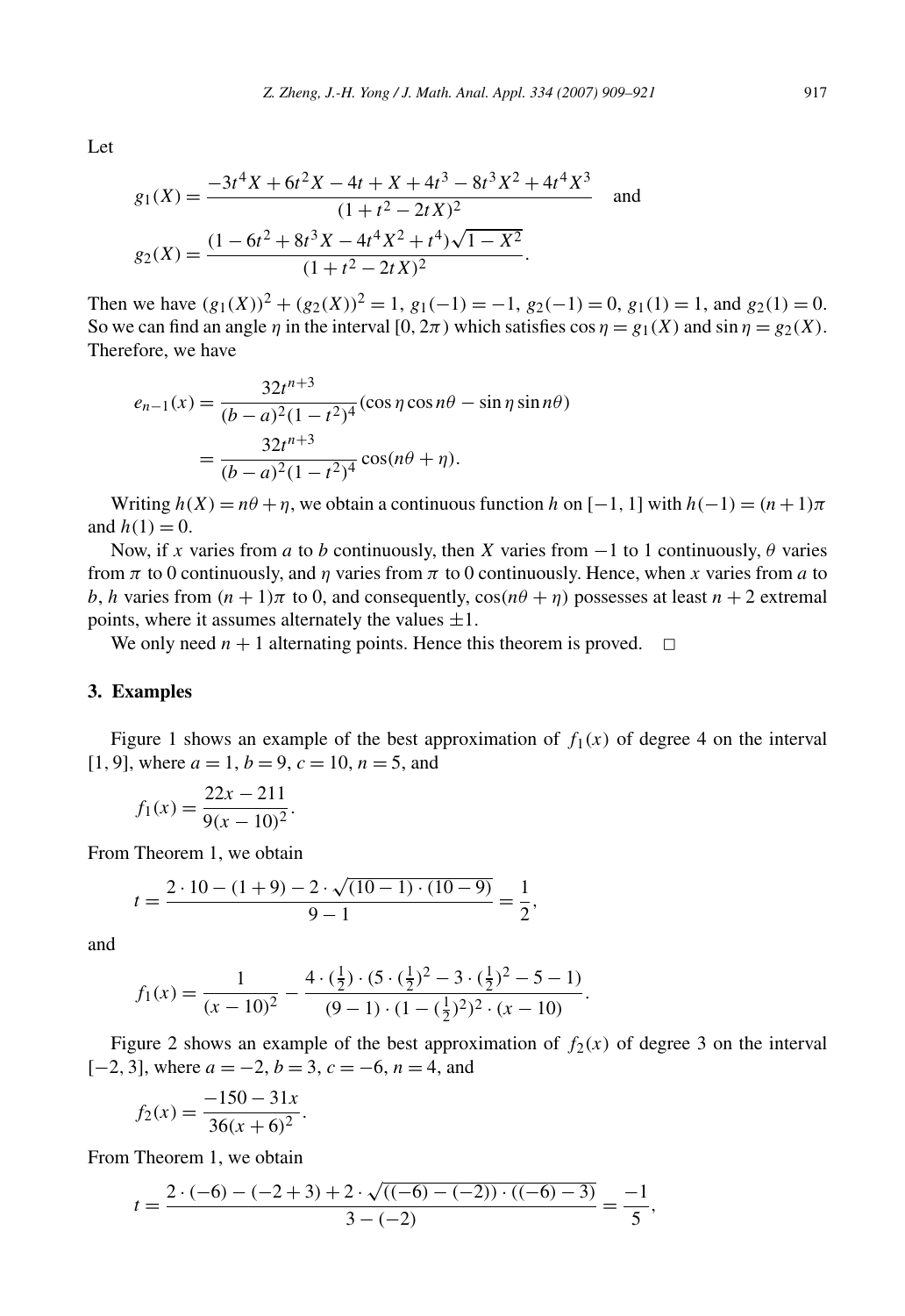

Fig. 2. The best approximation of  $f_2(x) = -(150 + 31x)/(36(x + 6)^2)$ .

and

$$
f_2(x) = \frac{1}{(x - (-6))^2} - \frac{4 \cdot (\frac{-1}{5}) \cdot (4 \cdot (\frac{-1}{5})^2 - 3 \cdot (\frac{-1}{5})^2 - 4 - 1)}{(3 - (-2)) \cdot (1 - (\frac{-1}{5})^2)^2 \cdot (x - (-6))}.
$$

Figures 1 and 2 show that both target functions and their best approximating polynomials are very close to each other.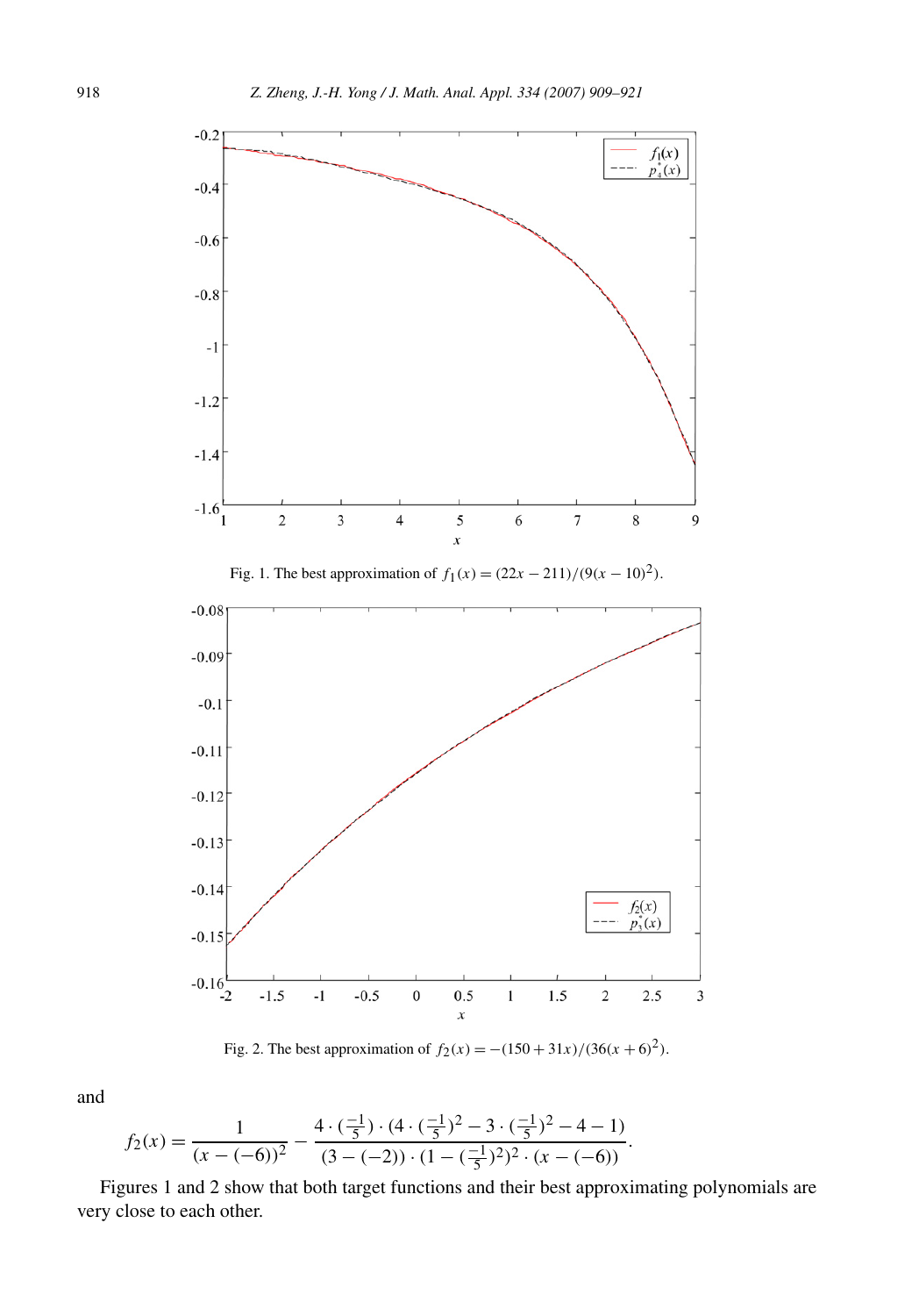## **4. On the best uniform approximation of Chebyshev expansions**

In [7], Jokar and Mehri stated the following conjecture:

If 
$$
f(x) = \sum_{j=0}^{\infty} a_j T_j^*(x)
$$
, then the best approximation of  $f$  out of  $P_n$  on  $[a, b]$  is of the form  $p_n^*(x) = \sum_{j=0}^{n-1} a_j T_j^*(x) - ca_n T_n^*(x)$  for some  $c \in R$ .

If such a representation holds for a certain class of target functions, it facilitates to find the best uniformly approximating polynomial for this class with the phase angle method. However, we will show that this conjecture does not hold in general. Moreover, Jokar and Mehri studied the example

$$
|x| = \frac{2}{\pi} + \frac{4}{\pi} \sum_{j=1}^{\infty} \frac{(-1)^{j+1}}{4j^2 - 1} T_{2j}(x) \quad \text{on } -1 \leq x \leq 1.
$$

Now we want to show that the conjecture is not true. If the conjecture was true, then the best approximation to |*x*| out of  $P_{2n}$  on [−1, 1] would be of the form

$$
p_{2n}^*(x) = \frac{2}{\pi} + \frac{4}{\pi} \sum_{j=1}^{n-1} \frac{(-1)^{j+1}}{4j^2 - 1} T_{2j}(x) - c \frac{4}{\pi} \frac{(-1)^{n+1}}{4n^2 - 1} T_{2n}(x) \quad \text{for some } c \in R \quad \text{(see [7]).}
$$

From [1], we have  $p_2^*(x) = x^2 + \frac{1}{8}$  on  $-1 \le x \le 1$ . Therefore, we obtain

$$
p_2^*(x) = \frac{2}{\pi} - c\frac{4}{\pi} \frac{(-1)^{1+1}}{4 \cdot 1^2 - 1} T_2(x) = \frac{-8c}{3\pi} x^2 + \frac{2}{\pi} + \frac{4c}{3\pi} = x^2 + \frac{1}{8}.
$$

Thus, we have

$$
\begin{cases}\n\frac{-8c}{3\pi} = 1, \\
\frac{2}{\pi} + \frac{4c}{3\pi} = \frac{1}{8}.\n\end{cases}
$$
\n(5)

System (5) has no solution, so the conjecture in [7] does not hold in this example. Finally, we formulate an ansatz to find the best approximating polynomial as follows.

## **Ansatz 1.** *If*

$$
g(x) = \sum_{j=0}^{\infty} a_j T_j^*(x),
$$

*there exists an integer variable*  $1 \leq k \leq n+1$  *such that the best uniform approximation to*  $g(x)$ *out of Pn on* [*a,b*] *is of the form*

$$
p_n^*(x) = \sum_{j=0}^{n-1} a_j T_j^*(x) - c_1 T_n^*(x) - c_2 T_{n-1}^*(x) - \dots - c_k T_{n-k+1}^*(x),
$$

*where*  $c_v$  *is a real number for*  $v = 1, 2, \ldots, k$ *.* 

**Remark 2.** Hence, we start with an ansatz for  $p_n^*(x)$  with a small k and try to determine the coefficients of the best approximating polynomial by the procedure explained below. If this fails,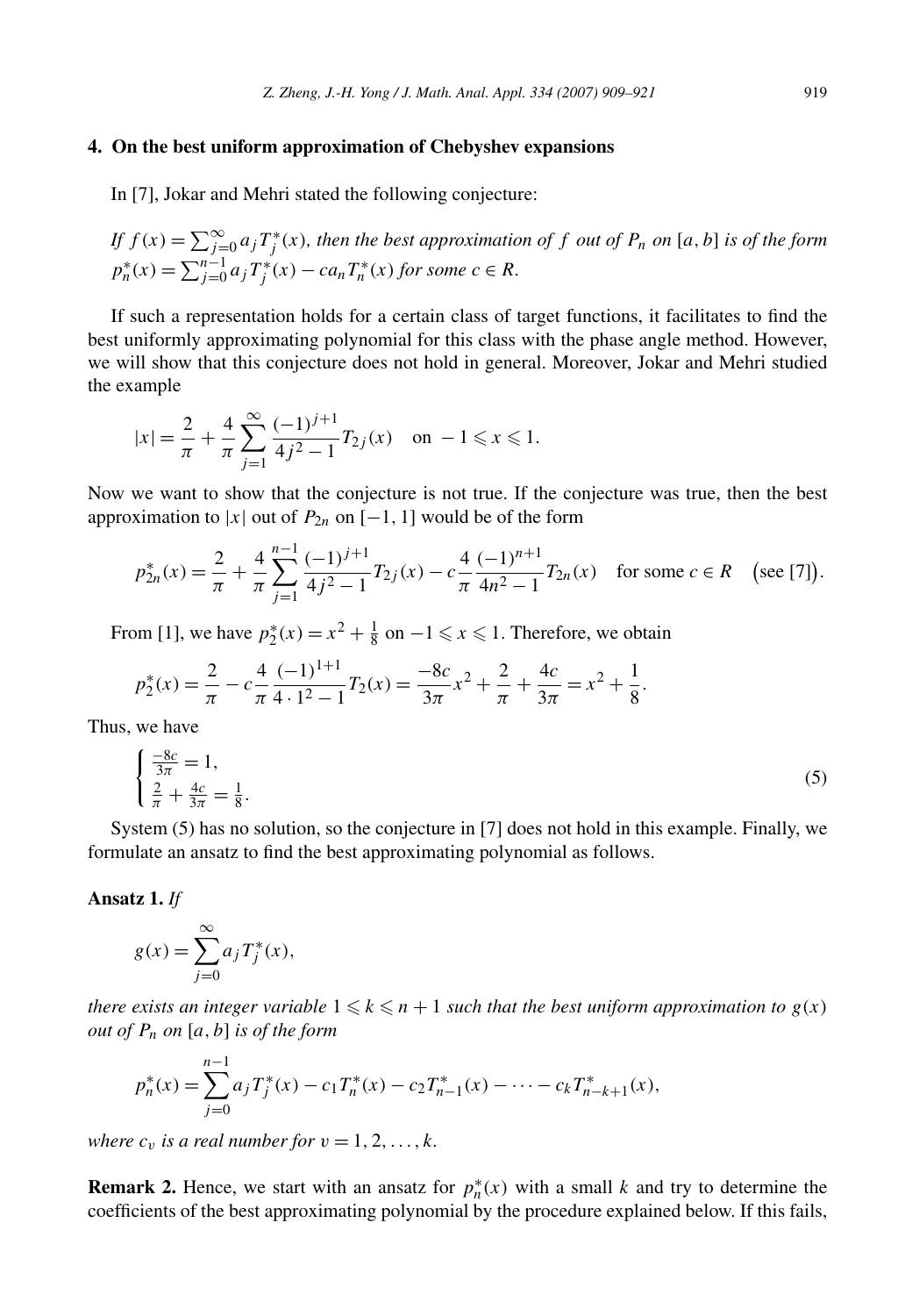*k* has to be increased. The functions considered by Bernstein [4] possess a best approximating polynomial with  $k = 1$  and  $c_1 = -a_n$  in the ansatz formulated above. A general choice of  $k = 1$ leads to Jokar and Mehri's conjecture [7], which has been disproven above. This shows that in general a more flexible ansatz is necessary. When  $k = n + 1$ , it is always true because any continuous function has a best approximating polynomial of degree *n*. For example, the best approximation to  $|x|$  out of  $P_2$  on  $[-1, 1]$  is given by

$$
p_2^*(x) = -\frac{2}{\pi} + \frac{4}{\pi} \cdot \frac{(-1)^{0+1}}{4 \cdot 0^2 - 1} \cdot T_0(x) - c_1 \cdot \frac{4}{\pi} \cdot \frac{(-1)^{1+1}}{4 \cdot 1^2 - 1} \cdot T_2(x)
$$
  

$$
-c_2 \cdot \frac{4}{\pi} \cdot \frac{(-1)^{0+1}}{4 \cdot 0^2 - 1} \cdot T_0(x)
$$
  

$$
= \frac{2}{\pi} - \frac{4c_1}{3\pi} (2x^2 - 1) - \frac{4c_2}{\pi} = x^2 + \frac{1}{8},
$$
  

$$
\begin{cases} \frac{-8c_1}{3\pi} = 1, \\ \frac{2}{\pi} + \frac{4c_1}{3\pi} - \frac{4c_2}{\pi} = \frac{1}{8}. \end{cases}
$$
 (6)

System (6) has exactly one solution.

Moreover, this ansatz can be used to find the best uniform approximation to some more functions combined with the explicit determination of a phase angle *η* in the representation of the approximation error by a trigonometric function. The following process leads to the result of Theorem 1:

The form of the approximation error is  $g(x) - p_n^*(x) = b_n \cos(n\theta + \eta)$ .

After expanding the left-hand side of the above equation by the Chebyshev expansion of *g*, we obtain a formula of the form

$$
g(x) - p_n^*(x) = g_1(c_1, ..., c_k, X) \cos n\theta - g_2(c_1, ..., c_k, X) \sin n\theta
$$

using some equations, such as

$$
g(x) - p_n^*(x) = \sum_{j=n}^{\infty} a_j T_j^*(x) + c_1 T_n^*(x) + c_2 T_{n-1}^*(x) + \dots + c_k T_{n-k+1}^*(x),
$$
  

$$
\sum_{j=n}^{\infty} t^j T_j^*(x) = t^n \frac{\cos n\theta (1 - t \cos \theta) - t \sin n\theta \sin \theta}{1 + t^2 - 2t \cos \theta}
$$
  

$$
= t^n \frac{\cos n\theta (1 - tX) - t \sin n\theta \sqrt{1 - X^2}}{1 + t^2 - 2tX},
$$
  

$$
T_{n-1}^*(x) = \cos(n-1)\theta = \cos \theta \cos n\theta + \sin \theta \sin n\theta
$$
  

$$
= X \cos n\theta + \sqrt{1 - X^2} \sin n\theta, \text{ and so on,}
$$

where  $X = \frac{2x-(b+a)}{b-a}$ ,  $\cos \theta = X$ , and  $\sin \theta = \sqrt{1 - X^2}$ . Then we explicitly determine the values of the variables  $c_1, \ldots, c_k$  by the condition

$$
(g_1(c_1,...,c_k,X))^2 + (g_2(c_1,...,c_k,X))^2 = 1
$$
 for  $X \in [-1,1]$ ,